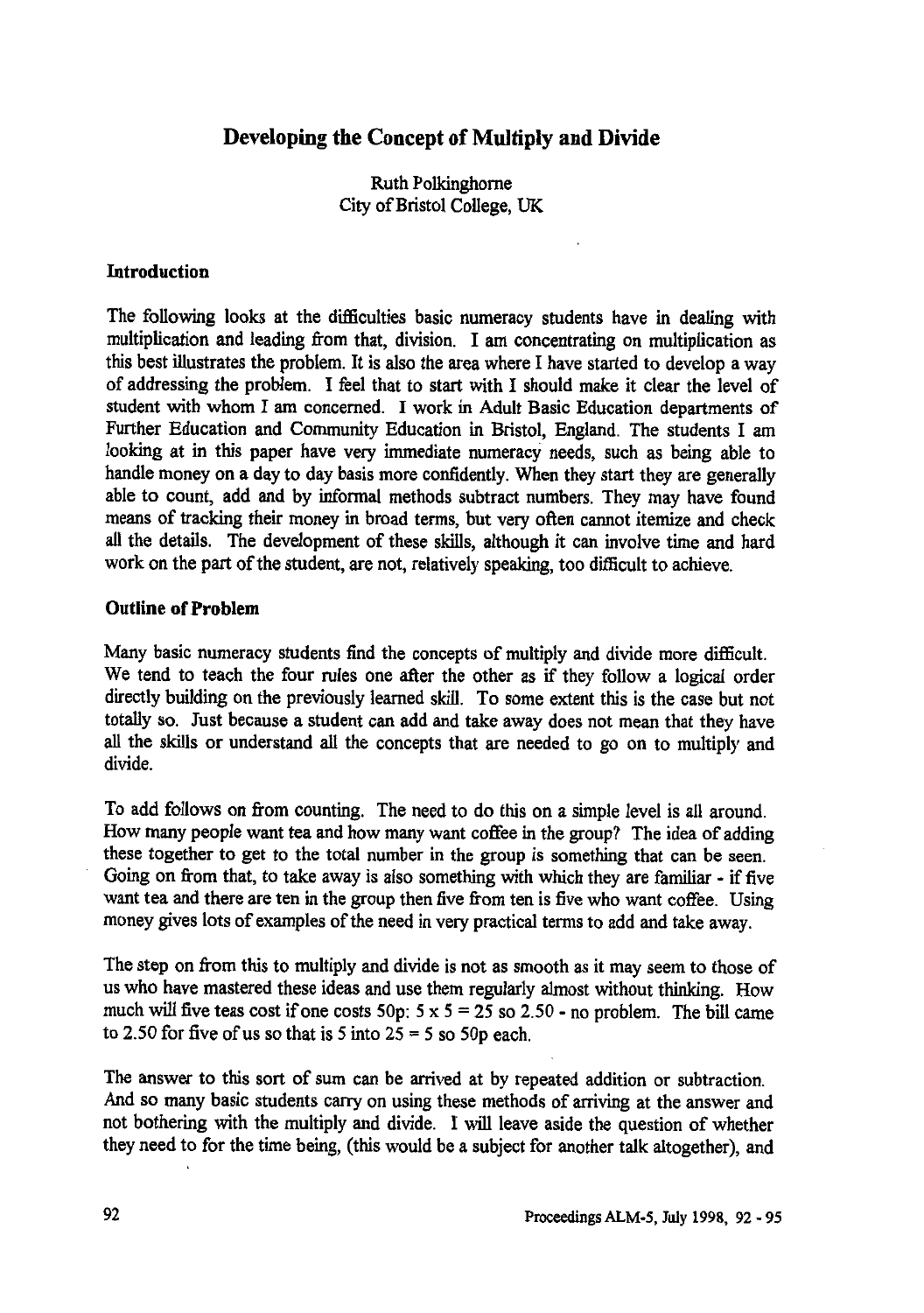proceed on the basis that the student wants or needs, for whatever reason, to be able to do these things.

In working with a number of students at this level over the last five -six years I have found over and over that students revert back to repeated addition to work out practical sums when, for instance doing money problems, and resist using multiplication.

At first I thought that they resisted it because of the problem of learning their tables; they could not call to mind the answer quickly enough, so went back to the sure way of adding. However **I** started to find that even where students had tried and who for a short time managed to learn the times tables they still did not use this knowledge.

The other answer was that the students needed to try out multiplication in a range of practical settings. This is the way most tutors I have spoken to would proceed and is the way that the standard text books are laid out. Encouragement of this by way of simulated exercises or actual situations where they could use multiplication outside college did not help them significantly. Even if they made a special effort to try to use multiplication very often this would be checked by adding, showing a lack of confidence in the method.

One major problem was not resolved, they were still not sure of when to use the knowledge. I have gathered together work from various students who are able to mechanically work out a multiplication sum when they are given it as an exercise clearly labelled multiplication. These people have also been able to learn some times tables, if not all of them up to ten times.

When faced with a realistic situation where some addition, some subtraction, some multiplication and some division are used and they have to select the most appropriate they are confused as to what is required when. Students would often try the sum two or three different ways hoping one of them would be right. They would usually get so bogged down in this that they lost sight of what they were trying to achieve.

This led me to think that it is not the mechanics of the calculation that is confusing but the actual concept of multiplication (and division) that is not understood. I have been trying to find a reason which may explain the difficulties people have with both of them which may also help with the use and mechanics of dividing.

# **Materials that Address the Problem**

**When I** tried to see if I could illustrate the difference between multiplication and division by using diagrams or some other graphic/tangible way of understanding what is happening I started to see another problem the students have.

I gave some students the following exercise: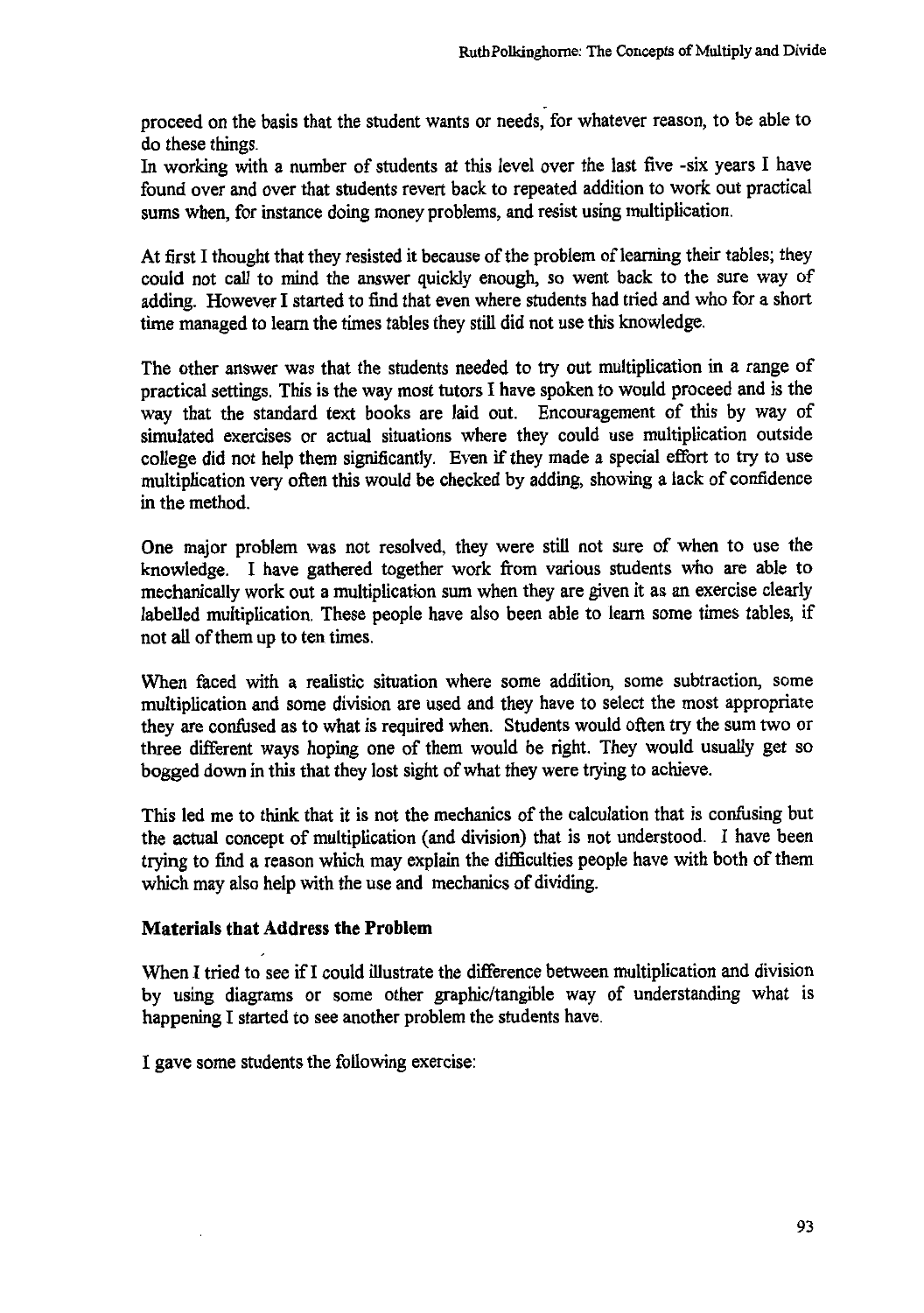**You open a cupboard and find the following:**

| Tins of:           |               |                    |
|--------------------|---------------|--------------------|
| <b>Baked Beans</b> | Peas          | Tomato soup        |
| <b>Baked Beans</b> | Mushroom soup | Tomato soup        |
| Peas               | Mushroom soup | <b>Baked</b> beans |
| Peas               | Mushroom soup | Tomato soup        |

**You have to**

- **Organise them into groups of similar things.**
- **2. Count the number of groups**
- **3. Count how many are in each group**
- **4, Work out how many are there altogether**

**When I was making this up I thought I had maybe made it too simple, but thought that if I introduced it as a preliminary stage then the students may accept it. However what I found was that this was a more difficult exercise than I had expected and that the students had real trouble with the grouping of things. It was not something they did. I talked to them about doing this sort of thing at home - i.e. sorting out their kitchen cupboards and the like to count up what is there. They would count each set of tins separately and not try to group them in any way. They also said that whenever they tried to do this sort of thing they would get half way through and start forgetting the numbers and would have to start again. So this seemed to be something to develop.**

**I feel that patterning and maybe other related special skills are something that these student are not able to do, at least do well, and instinctively. I therefore developed the grouping idea. Exercises either written or practical where students are encouraged to** group **objects have started to show some benefits to the students. As yet though I have not developed an adequate range of materials to fully develop these skills.**

**One of the difficulties is trying to find things that an adult would be happy to use. Some find the use of counters and so on a bit childish, although in the right environment this can be incorporated into the classroom session. It seems that these people may well have missed out on some of the play that many of us did as children. It is with things such as building blocks and other maybe more boy-like toys that we develop these skills. This is an area I would like to explore more in the future.**

**In looking into this I have found little help from the standard text books; even ones which have a generally good practical approach to numeracy. The accreditation appropriate for this level of student does not encourage the development of these skills either. Counting in batches is one example from the Number-power scheme which touches on this but it is one small part of a unit. Although we may try to avoid teaching strictly in line with the requirements of the accreditation schemes it is a fact of life in most centres that tutors have to pay regard to their requirements and often are expected to tutor students to pass these courses. I am concerned that the lack of attention to the spacial/organising skills referred to here are being neglected, only to prevent the student going beyond the lowest levels of achievement.**